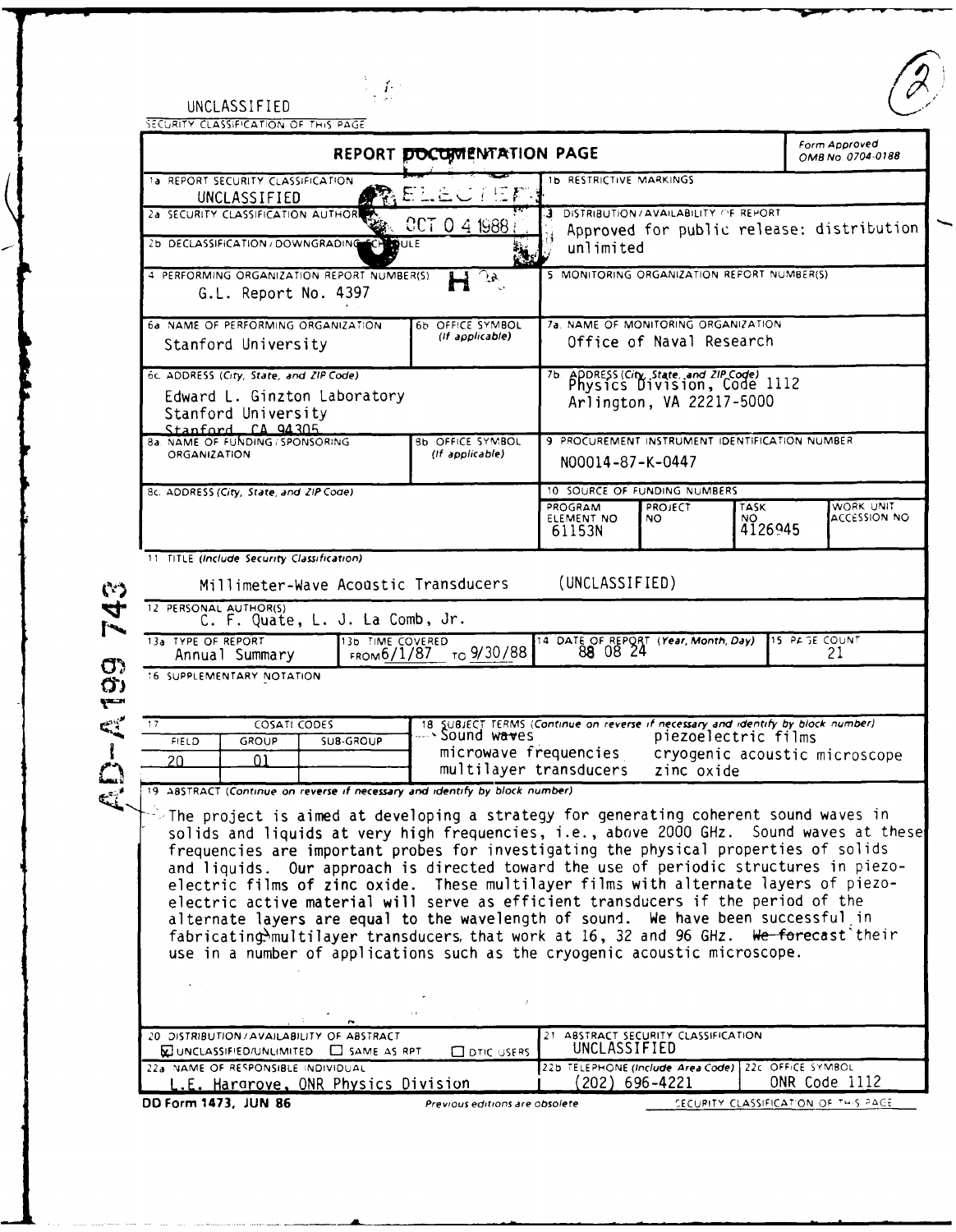# **MILLIMETER-WAVE ACOUSTIC TRANSDUCERS**

Annual Summary Report

June 1, 1987 - September 30, 1988

Office of Naval Research Contract No. N00014-87-K-044

Principal Investigator:

C. F. Quate

G.L. Report No. 4397

August 1988

Edward L. Ginzton Laboratory W.W. Hansen Laboratories of Physics Stanford University Stanford, CA 94305

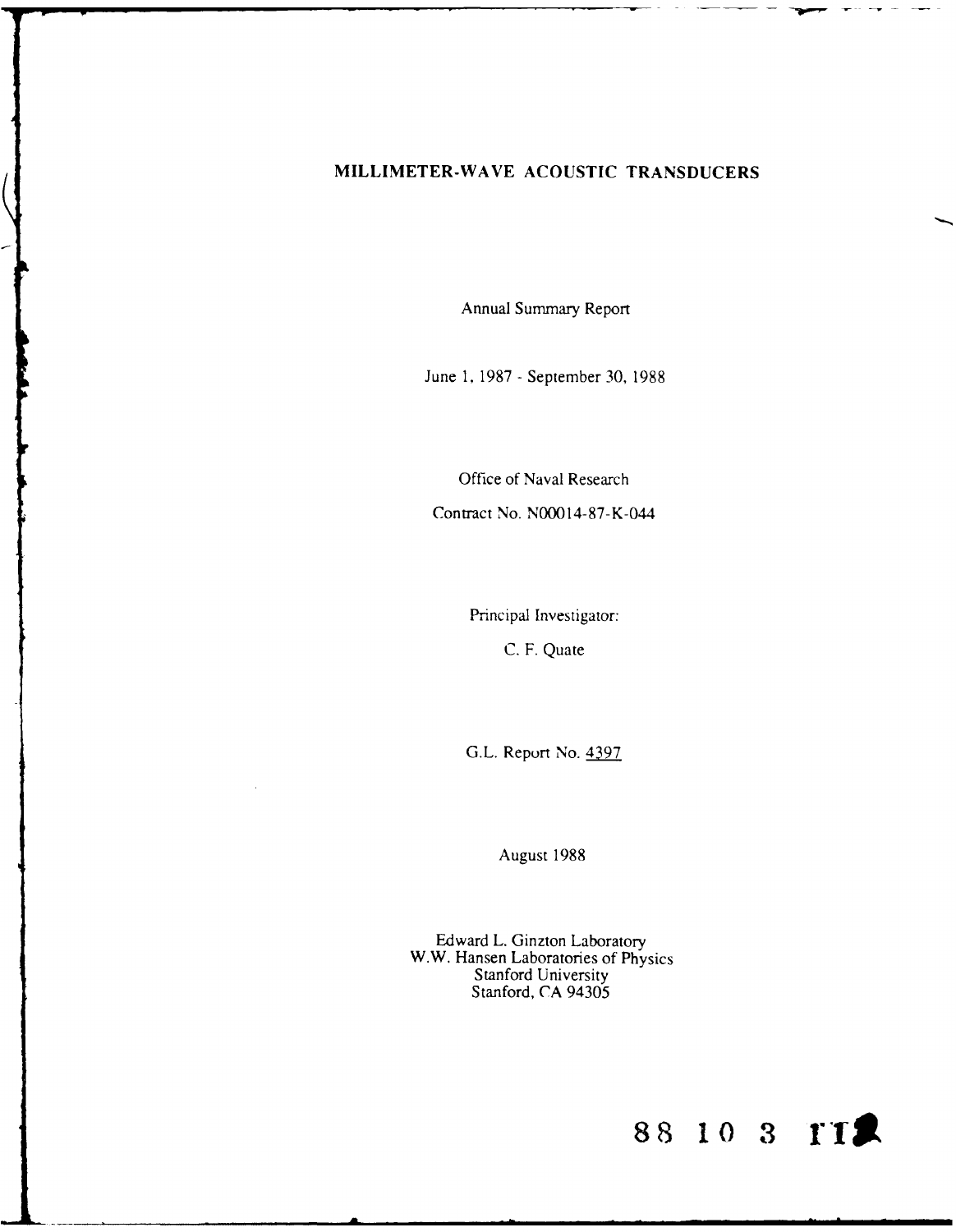# **MILLIMETER-WAVE ACOUSTIC TRANSDUCERS**

Annual Summary Report

June 1, 1987 - September 30, 1988

#### Abstract

The project is aimed at developing a strategy for generating coherent sound waves in solids and liquids at very high 'requencies, i.e., above 2000 GHz. Sound waves at thest frequencies are important probes for investigating the physical properties of solids and liquids. Our approach is directed toward the use of periodic structures in piezoelectric films of Zinc Oxide. These multilayer films with alternate layers of piezoelectric active material will serve as efficient transducers if the period of the alternate layers are equal to the wavelength of sound. We have been successful in fabricating multilayer transducers that work at 16, 32 and 96 GHz. We forecast their use in a number of applications such as the cryogenic acoustic microscope.



ion For **'** *},-~fr 1* **,":-**

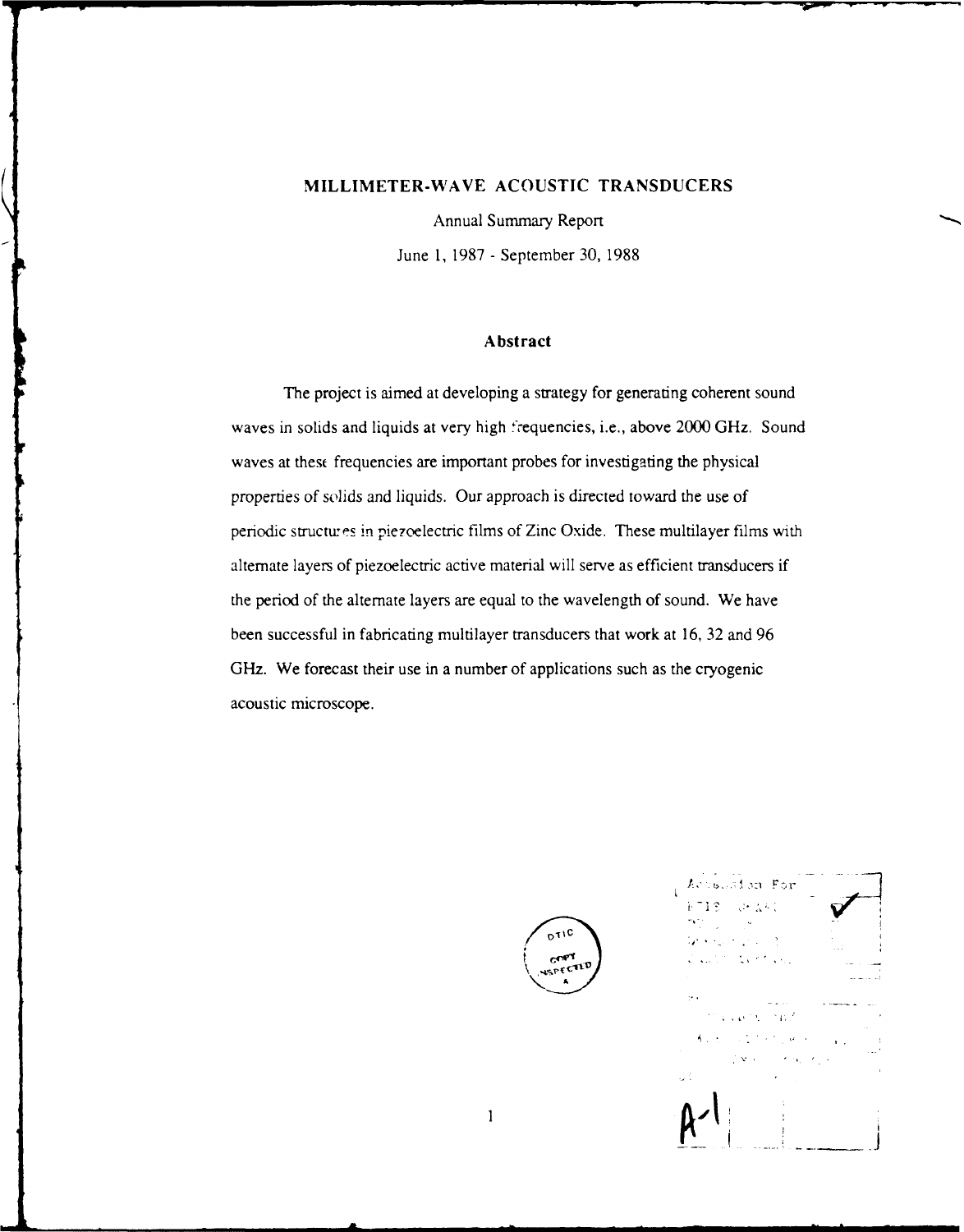Our primary objective in this program is to develop strategies for generating sound waves in solids and fluids at very high microwave frequencies. If we use superfluid helium as the operating fluid we are, in principle, able to work with frequencies much higher than 10 GHz. Sound waves at these frequencies are extraordinarity useful for probing the physical properties of solids and liquid helium. These waves are fundamental to several areas in physical acoustics.

Our main thrust has been to exploit the piezoelectric properties of Zinc Oxide (ZnO) in the form of thin films. For most applications the films are approximately one-quarter wavelength in thickness mounted on a sapphire substrate with an intervening layer of gold. Designs of this type suffer from two difficulties if we try to operate in the frequency range above **10** GHz. First, the layer thickness decreases and this introduces the problem of shorting arising from pinholes penetrating the thin layers of piezoelectric material. Second, the electrical impedance of the transducers decreases to the point where it is difficult to couple energy into this system without resorting to heavy tuning. This narrows the operating bandwidth and diminishes the utility of the system.

Our strategy for overcoming both of these problems is to use multilayer films in the transducers. We use alternating layers of active and inactive ZnO. A periodic structure of this type will generate strong sound waves when a uniform rf electric field is placed across the transducer stack with a frequency such that the wavelength of sound in the layered material is equal to the period of the layers.

The multilayer films have been proposed in the literature, but it is only at the very high frequencies of interest that they **are** compatible with multiple thin film deposition techniques. At the lower frequencies described in previous proposals the individual layers  $(\lambda/2)$  have a thickness that is too large to be fabricated with known technology. For frequencies in the GHz range, the individual layers are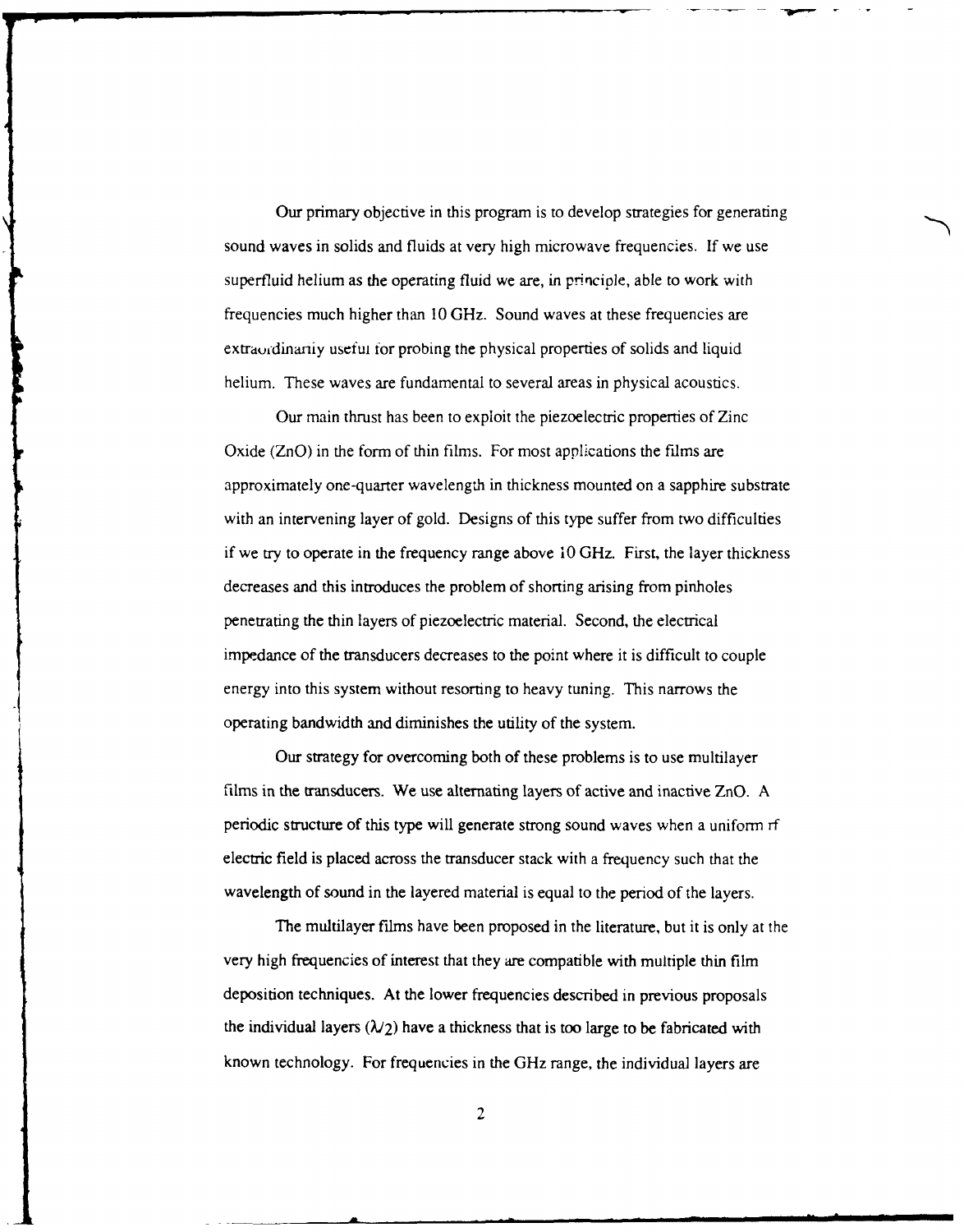sub-microns in thickness and it is practical to lay down ten or more layers on substrates of sapphire.

In our approach we use a layer of ZnO with the c-axis normal to the substrate (as in conventional transducers) for the active layer. For the inactive layer we again use ZnO, but tilt the c-axis away from the direction of the normal. This approach, which is unique to our work, allows us to use the same material for the entire stack. This avoids problems of strain build-up that would occur if we use a different non-piezoelectric material, such as aluminum, for the inactive layer.

Efficient transducers of this type wiii te basic to a number of investigations. These include: the high resolution cryogenic acoustic microscope; the tunneling and force microscopes; and the probing of thin metallic films. The cryogenic acoustic microscope has been operated at Stanford with a frequency of 8 GHz and a resolving power of 200 A. Investigation of the cryogenic instrument is being carried out at Stanford, at the Aerospace Laboratory in **El** Segundo, and at the Olympus Research Laboratory in Japan. At McGill University in Canada, the multilayer films are being studied by the group associated with Professor G. Farnell. These probes have been proposed for use with the tunneling and force microscopes both in Stanford and in West Germany by K. Dransfeld at the University of Konstanz. Hadimioglu, working at Stanford with A. Kapitulnik, is developing techniques for using the high frequency sound waves to investigate the physical properties of thin metal films. We are confident that high frequency sound waves reflected from these films will allow us to study transitions in films with a thickness of several hundred Angstroms.

In the annual period covered by this report, we have concentrated much of the effort on the improvement of the quality of the films of Zinc Oxide and on a study of the film properties and the structure of the multilayer stack. We have also incorporated them into lens assemblies at 8, 16 and 32 GHz. These assemblies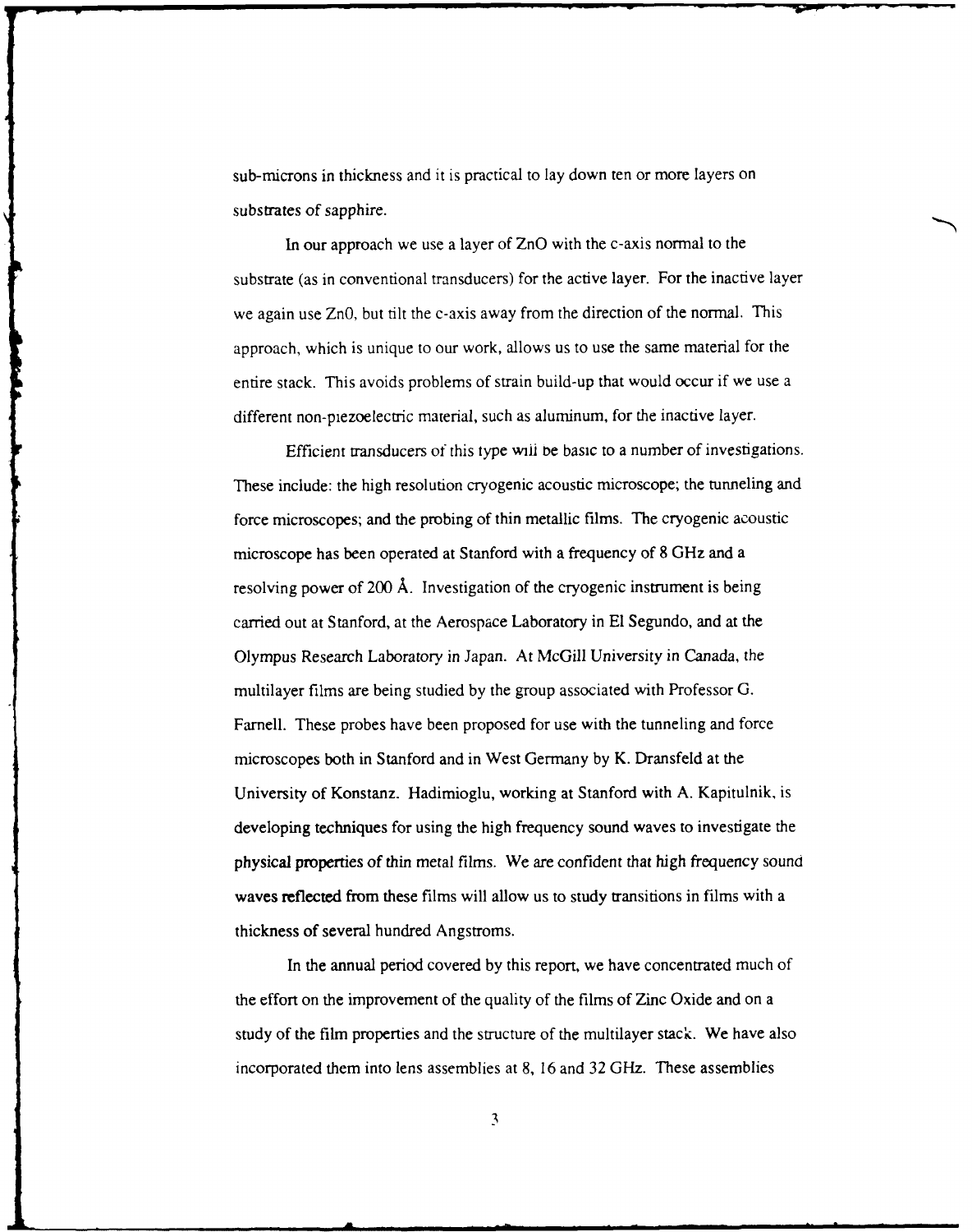consist of a sapphire rod with a spherical lens ground in the surface opposite to the multilayer piezo-transducers. We have also expended some effort on the scanning components that are needed to implement the scanning instruments that we envision. Several lens assemblies at 16 GHz have been transferred to Dr. M. Muha at the Aerospace Laboratory for incorporation in their cryogenic acoustic microscope.

Our work on improved quality for the piezoelectric films was done by carefully reviewing the procedures for depositing the Zinc Oxide. We have studied such parameters, the rates of deposition, the temperature of deposition and the flow of oxygen to the system. This study has allowed us to deposit high quality films on a variety of substrates with a piezoelectric coefficient that approaches the value for single crystals.

Our work on the study of film properties has been carried out with the TEM, the SEM, ajid the Auger spectrometer. With the TEM, we deposit the film on silicon substrates and thin the silicon to the point where the electron beam can penetrate the structure. With the SEM, we fracture the devices in such a way that we can view the layers "edge-on". The studies with the Auger spectrometer can be done with films deposited directly on gold films.

We have learned that the stoichiometry of the material is good throughout the entire structure with as many as 25 layers. We know that the first two layers are "oxygen-rich" and thus undoubtedly diminishing the piezoelectric coupling in this region. We find from studies with the SEM that the transition region from the inactive tilted layer to the active normal layer is abrupt as desired. We believe that the transition from the active normal layer to the inactive tilted layer is gradual. This could reduce the strength of the periodic structure and account for the discrepancy between the numerical calculations and the measured data.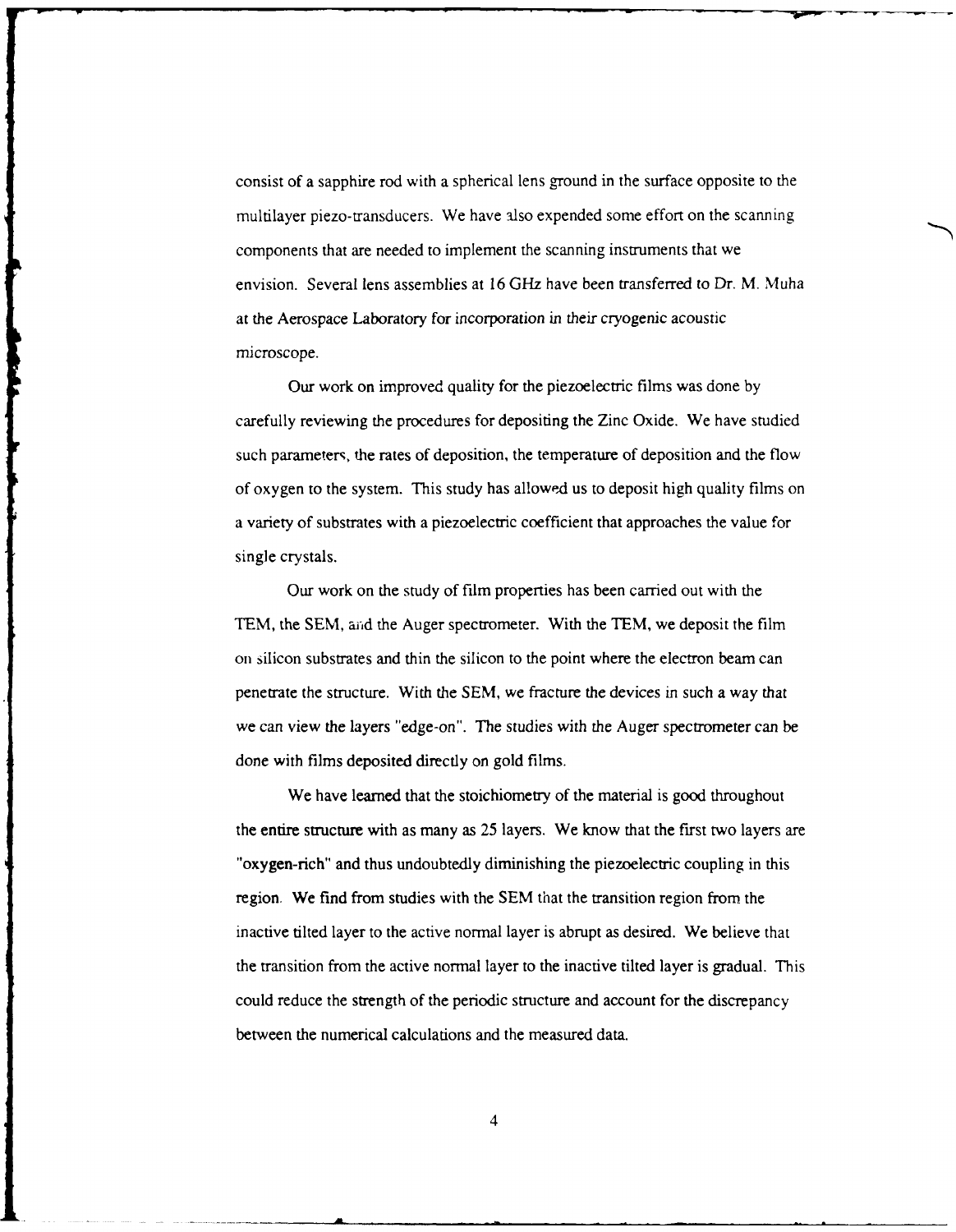During this annual period we made presentations of this work at the **1987** IEEE Ultrasonics Symposium.

The significant visits during this interval were made to **El** Segundo, California (Aerospace Laboratory), to Wetzlar, West Germany (Leitz Company) and to Japan (Ultrasonics Workshop at Sendai, and a visit to Hitachi and the Olympus Research Laboratory near Tokyo).

The people at the Aerospace Laboratory are constructing a cryogenic acoustic microscope for frequencies above **10** GHz for the purpose of examining electronic integrated circuits. We have established an informal working relationship with this group wherein we exchange information in that they are helping us with the components related to stepping motors and we are helping them with the piezoscanners and the acoustic lens assemblies.

At Leitz, in West Germany, we spent time with M. Hoppe, who is in charge of the R&D on their acoustic instruments. They have found a strong interest in this instrument throughout the world and they are proceeding with advanced versions of the commercial instrument. They find that they can be used to monitor residual stresses in aluminum films as deposited in silicon. This is an example where acoustic microscopy proves to be a unique microscopic tool for studying problems -that cannot be examined with other methods. In Japan, at both Hitachi and Olympus, we encountered similar findings where they were building a library of acoustic micrographs that revealed information unique to acoustics. At Hitachi, for example, they find that the acoustic instrument is useful for studying the surfaces of ceramic materials such as Silicon Nitride ceramics proposed for internal combustion engines. At Olympus, in addition to the work on the commercial instrument at room temperature, they are doing research on cryogenic instruments. They have a system operating at 1.5 GHz at 77 K in liquid nitrogen. Their resolution is equivalent to a water-based system working at 3 GHz. The people at Olympus are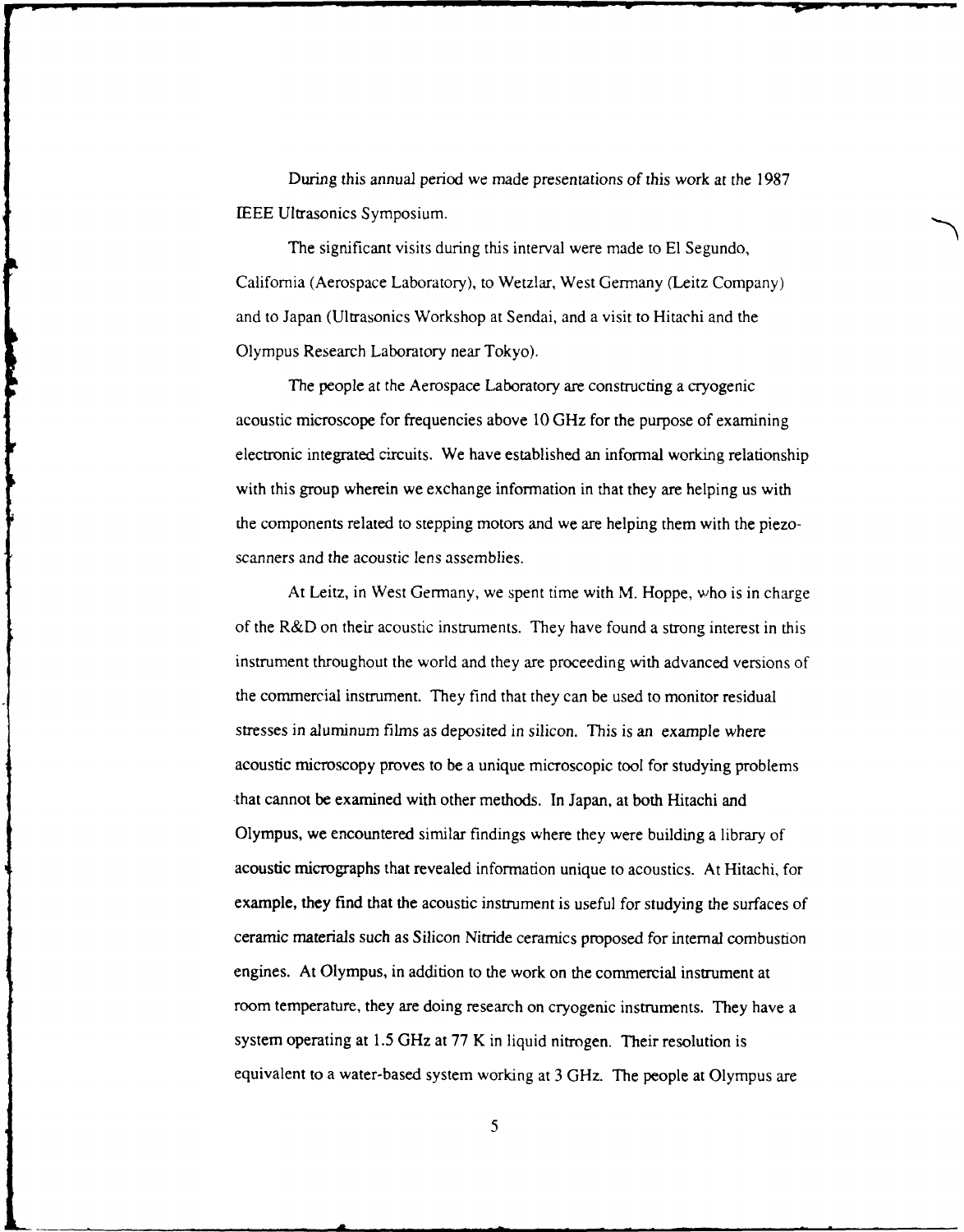now in the process of moving their cryogenic instrument into liquid helium in order to further improve the resolution.

In Sendai, Japan, we attended a Workshop on Acoustic Microscopy at Tohoku University. This meeting was organized by Professor N. Chubachi and Professor J. Kushibiki. It was an international gathering with most of the people working in this field. Our notes on the meeting reveal the progress that is being made by the important contributors to acoustic microscopy. The notes include a summary of the significant reports. We include them here for the sake of completeness.

Various people contributed their ideas concerning the present state of acoustic radiation as a form of imaging where the applications were unique. Applications that were difficult to investigate with other forms of radiation, particularly in the field of Microscopy. In this section we will include a summary of the main points of the Workshop as separated by the person reporting.

1. Dr. M. Hoppe at Leitz. West Germany

**THEFT** 

Major applications of the Scanning Acoustic Microscope (SAM) are emerging in the field of composites and copolymer materials. In the polymer materials it is possible to determine the distribution on the various components and thereby characterize the quality of the material. With paint, it is also possible to study the distribution of the particles of pigment throughout the layer of paint and thereby judge the quality of the product.

Leitz has studied the distribution of magnetic particles in magnetic tapes - material that is opaque to optical waves. This is an example of studying 'black' material in a way that is not available with optical probes.

In another sector, Leitz has demonstrated that the instrument can be used to dctect the residual photoresist that remains in the via's that are part of the integrated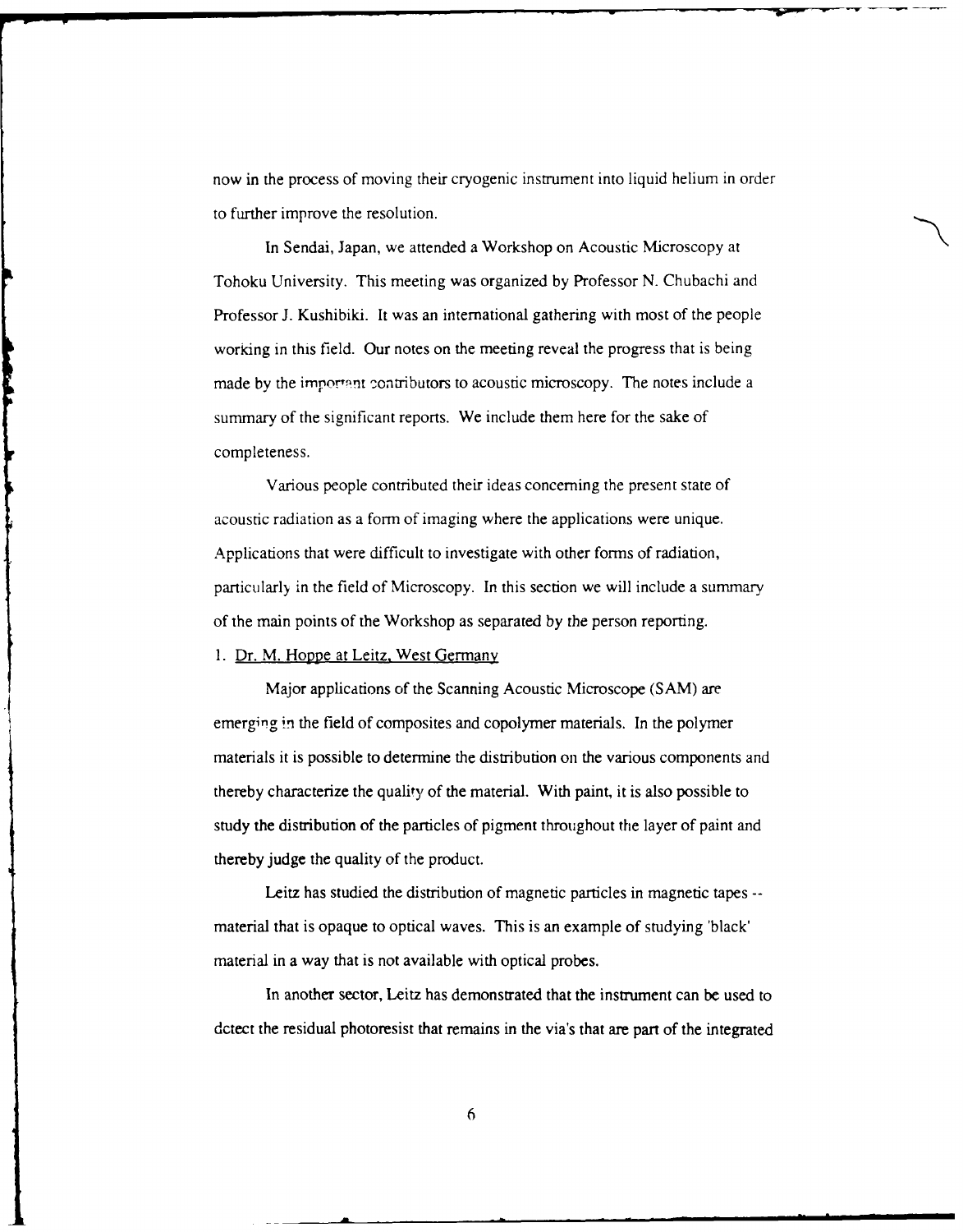circuits patterns and that are incompletely processed. It is a problem that is difficult to handle with other forms of microscopes.

## 2. Dr. R.S. Gilmore at General Electric, New York

At GE, they find that the acoustic instrument is useful for controlling processes. Two examples were cited: (1) Paint can be analyzed with the acoustic instrument by studying the distribution of particles in the layers and using this as a control for the entire process. (2) In the production of plastic the acoustic instrument is used to examine the samples as they are being manufactured and this information is sufficient to allow them to control the process. In other fields, Gilmore cites the utility of acoustics for examining pressure welds of various kinds. 3. Dr. R. Moore at Exxon, Louisiana

Moore has found that acoustic waves as focused in the microscope is useful for the study of coke. It is conventional practice to use optical reflectivity as a incans of characterizing une carbon content of coai and coke. The problem is that the reflectivity is very small -- after all, these materials are black and they don't reflect much light. The reflectivity for acoustic waves is thirty times larger and this points to the utility of the SAM for examining these materials.

## 4. Drs. H. Kanda and I. Ishikawa at Hitachi, Japan

The work at Hitachi points to the utility of acoustic microscopy in the study of subsurface damage that results from grinding processes. They cite two examples: (1) The study of silicon surfaces that have been ground and polished to a mirror-like finish, and (2) the surface of silicon nitride as finished by various techniques. With the polished silicon they find that it is possible to reveal the subsurface damage by varying the acoustic frequency from 200 MHz to 600 MHz. The velocity variations in the damaged layer is sufficient to produce an image. In the silicon nitride material they show that the surface condition as revealed with acoustic imaging can vary in ways that are significant when this material is used for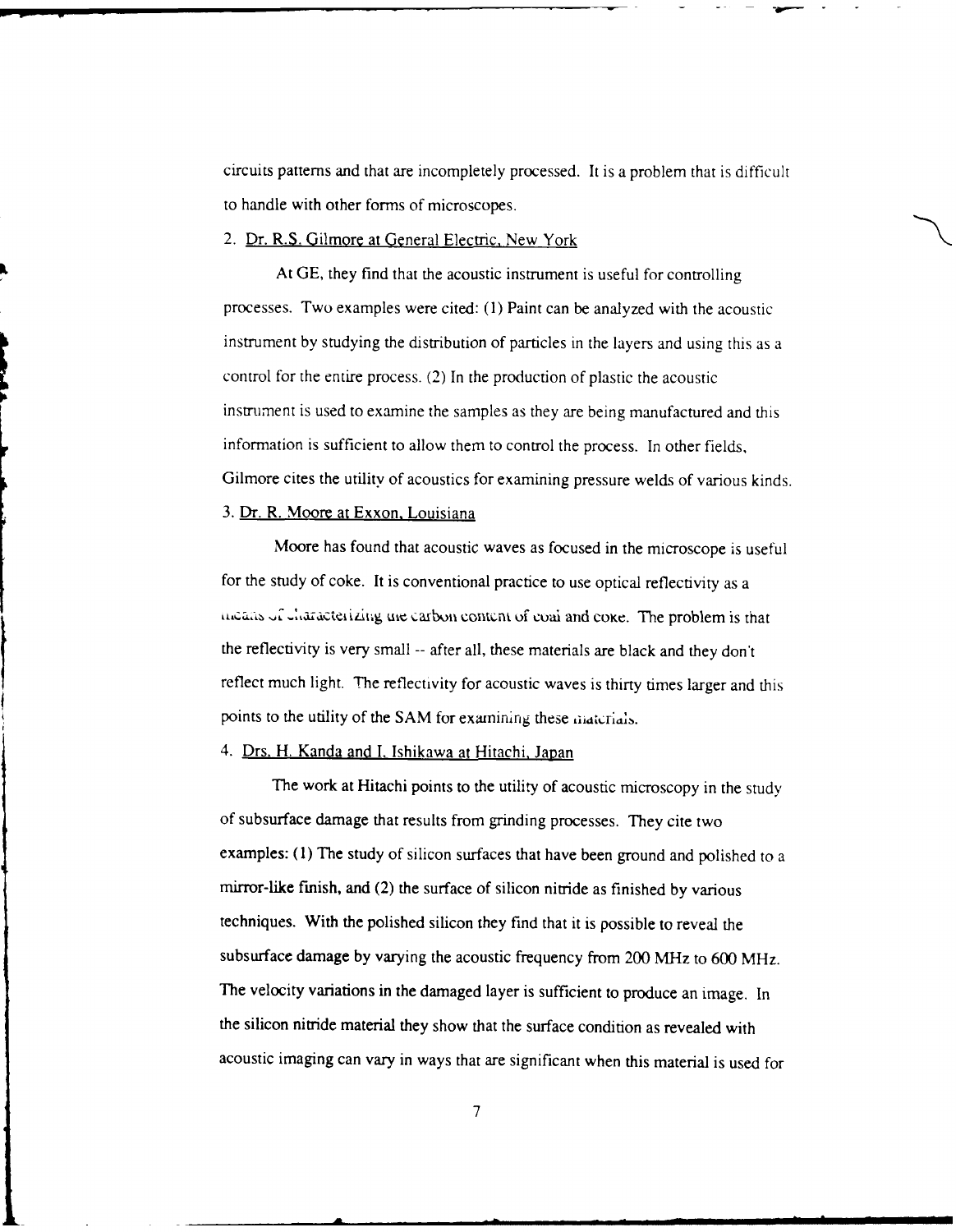such applications where sliding friction is important, i.e., in engines where pistons slide against the wall of the cylinder.

## **5.** Dr. K. Keraki at Olympus, Japan

One important example from the work at Olympus is the study of packaged IC devices. The package often consists of a black polymer material which serves to protect the device from light, but at the same time this precludes the use of light for inspecting the leads that connect the device to the outside world. Furthermore, they include small glass particles in the black material to control the thermal properties of the package. These particles scatter sound and make it difficult to examine these structures with acoustic waves. The people at Olympus have found that this can be circumvented by using rather low frequencies of the order of 30 MHz in their microscope. The resulting images are dramatic and reveal the structure of internal leads in sufficient detail to determine the integrity of the overall package.

# 6. Professor J. Kushibiki at Tohoku University, Japan

It is clear from the presentations at this Workshop that the line focus beam pioneered at Tohoku University is a superior technique for characterizing the properties of materials, particularly anisotropic materials, over rather large areas. It was demonstrated that complete wafers can be examined and characterized by this technique.

# 7. Drs. A. Kulik and G. Gremaud. Institut de Genie Atomique, Switzerland

They told us that acoustic microscopy could be used in general areas of Physics and they urged the audience to consider problems in this category. In particular, they outlined their system for studying internal friction and detailed how the scanning microscope could be used to provide new and useful information in this area.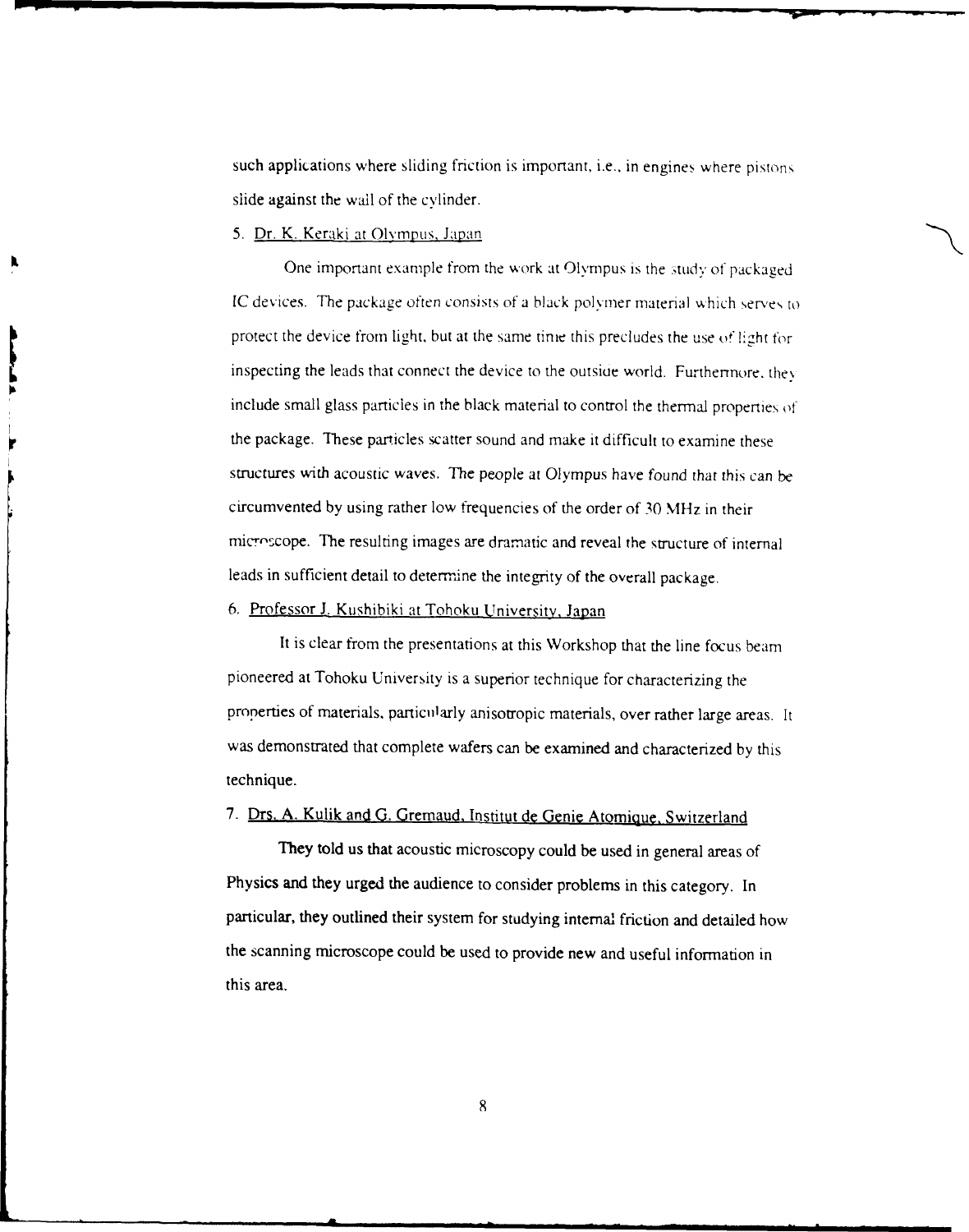8. Professor J. Attal at the Universite des Sciences et Techniques **du** Lang'uedoc, France

He pointed out that the acoustic properties of mercury, namely, the high acoustic impedance, made this an ideal coupling fluid for imaging deep inside solid materials. He demonstrated his point with silicon wafers where he showed images of the 'back side' of the wafer. With his system, one can image from the back side of the wafer where there are no circuits and leave the active side filled with devices untouched.

#### 9. Dr. **J.** Bereiter-Hahn at Johann Wolfgang Goethe University, West Germany

He showed with a film that biological cells in the living state could be studied in great detail with the acoustic microscope. It is our opinion that this indicates that this instrument will be most useful in this field.

## 10. Professor M. Tanaka at Tohoku University, Japan

Tanaka is studying sections of tissues with the acoustic microscope to elucidate the elastic properties on a fine scale. This will not only enable him to obtain new information on the tissue sections themselves, but also help him and his colleagues to improve their understanding of the images they record with the low frequencies used to study the internal structure of the human body.

## 11. Dr. J.K. Zieniuk at IPPT-PAN. Poland

He revealed a new type of scanning capacitive probe and it was suggested that this too might in some way be coupled to acoustic waves to serve a new and useful purpose.

In summary, we conclude that Acoustic Microscopy is entering a stage wheic applications, unique and important to this form of radiation, are readily identified. These range from composite structures to coatings and surfaces on through subsurface damage to biological structures. The commercial instruments are now becoming available in increasing numbers and this should accelerate the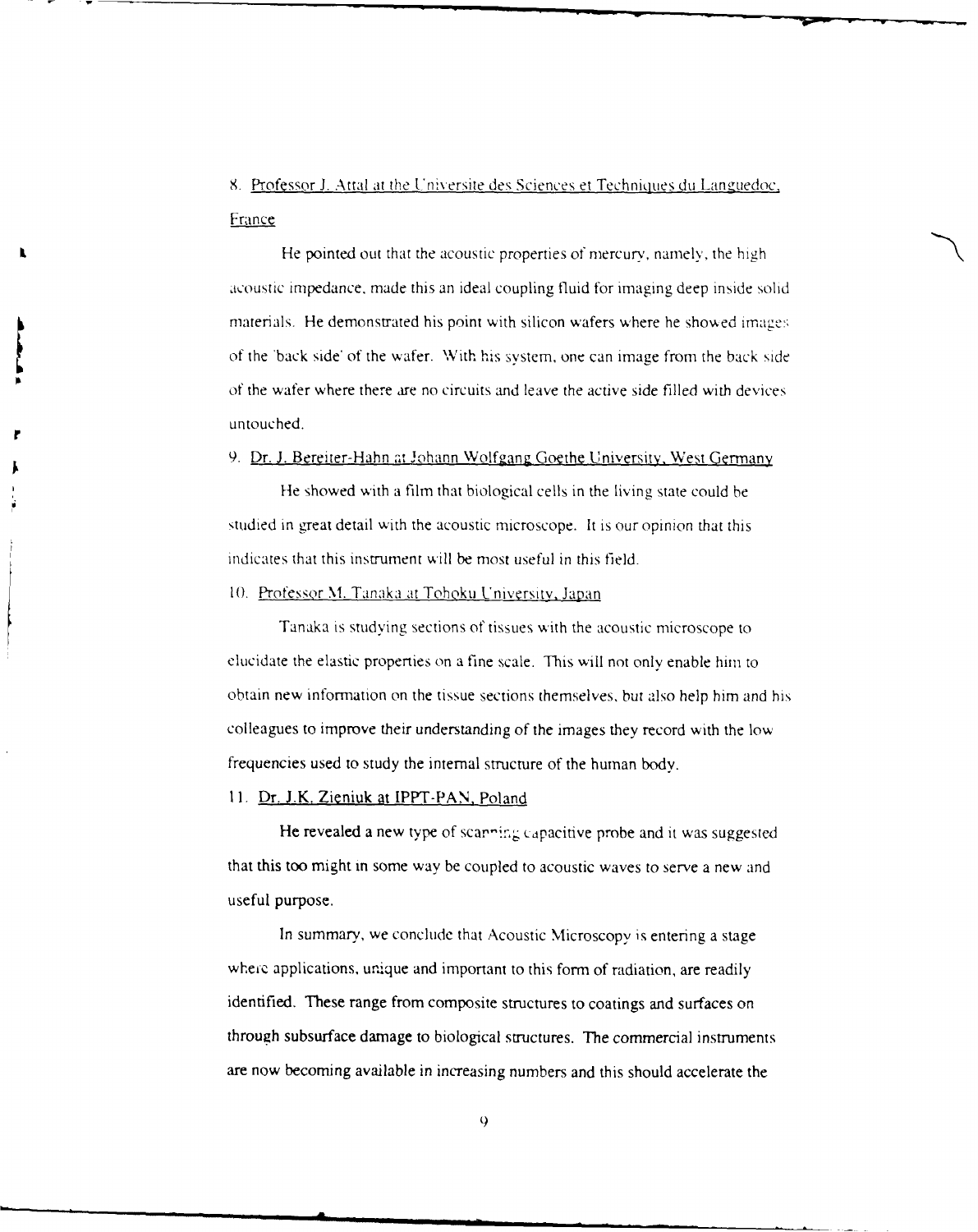process of identifying new problems that can only be solved with this form of microscopy.

Attached is our Publications/Patents/Presentations/Honors Report for 1 October, 1987 through 30 September, 1988.

 $\overline{1}$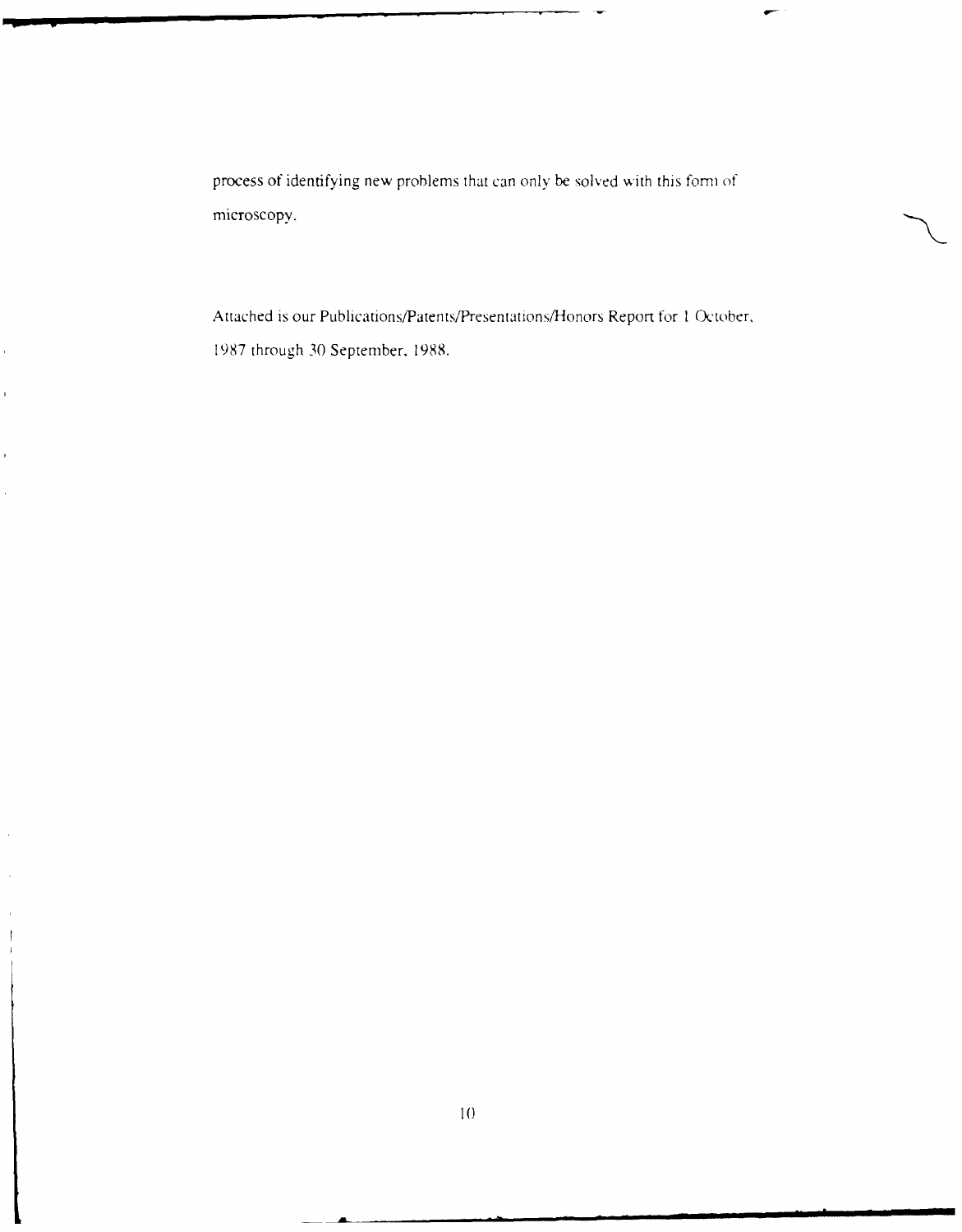#### OFFICE OF NAVAL RESEARCH

PUBLICATIONS / PATENTS / PRESENTATIONS / HONORS REPORT

FOR

**I** OCTOBER 19 87 through 30 SEPTEMBER 1988

CONTRACT N00014 - 87-K-0447

R&T NO. 4126945

TITLE OF CONTRACT: Millimeter-Wave Acoustic Transducers

NAME(S) OF PRINCIPAL INVESTIGATOR(S)  $C$ . F. Quate

NAME OF ORGANIZATION: Stanford University

Edward L. Ginzton Laboratory Stanford University ADDRESS OF ORGANIZATION: Stanford, CA 94305

Reproduction in whole, or in part, is permitted for any purpose of the United States Government.

This document has been approved for public release and sale; its distribution is unlimited.

Page **1** of Enclosure (3)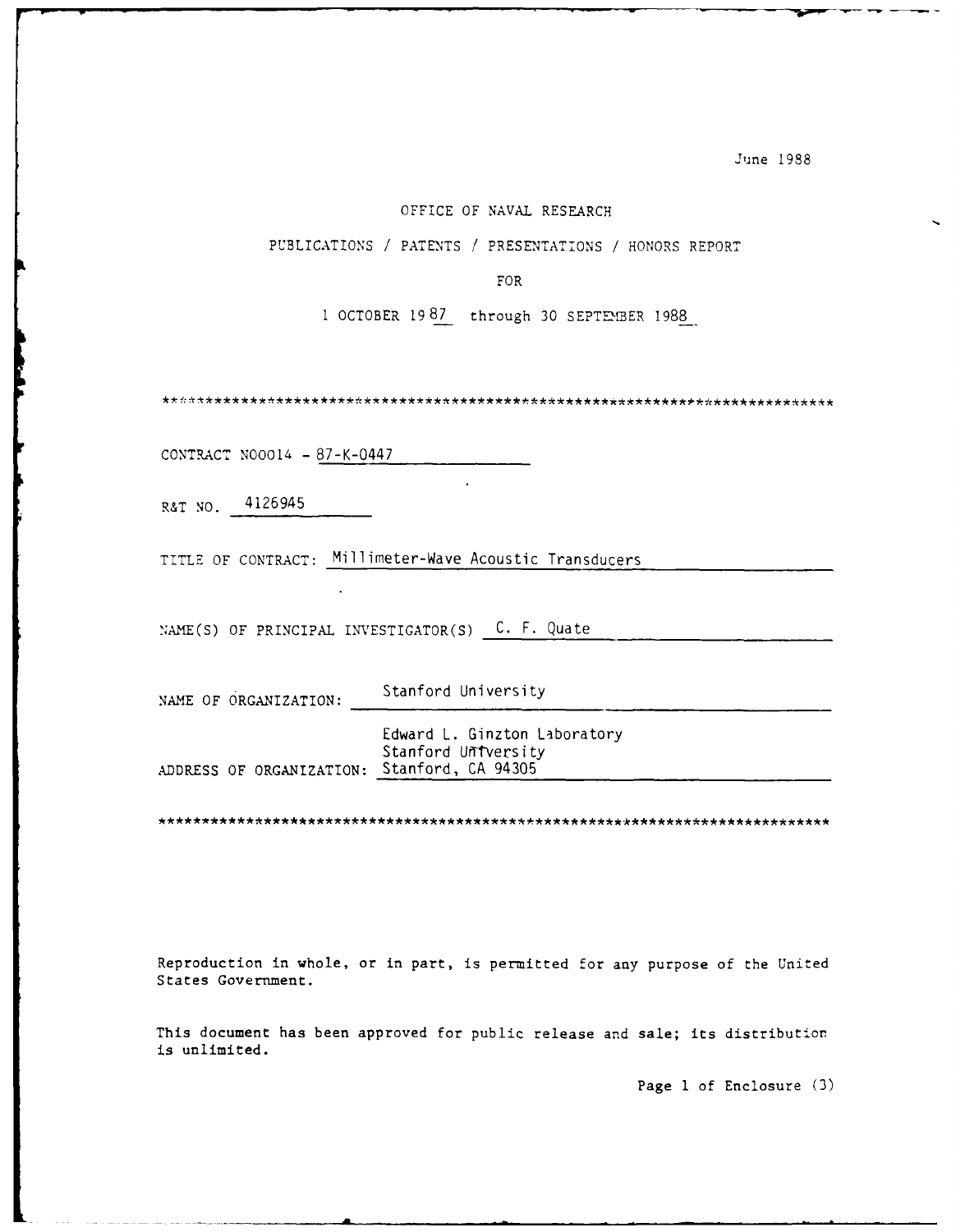# PAPERS SUBMITTED TO REFEREED **JOURNALS** (Not yet published)

"Piezodriven Scanner for Cryogenic Applications" Lloyd **J.** La Comb, Jr. and **C.** F. Quate Submitted to Review of Scientific Instruments Partially supported **by** the National Science Foundation

(To be published in September **1988)**

Page 2 of Enclosure **(3)**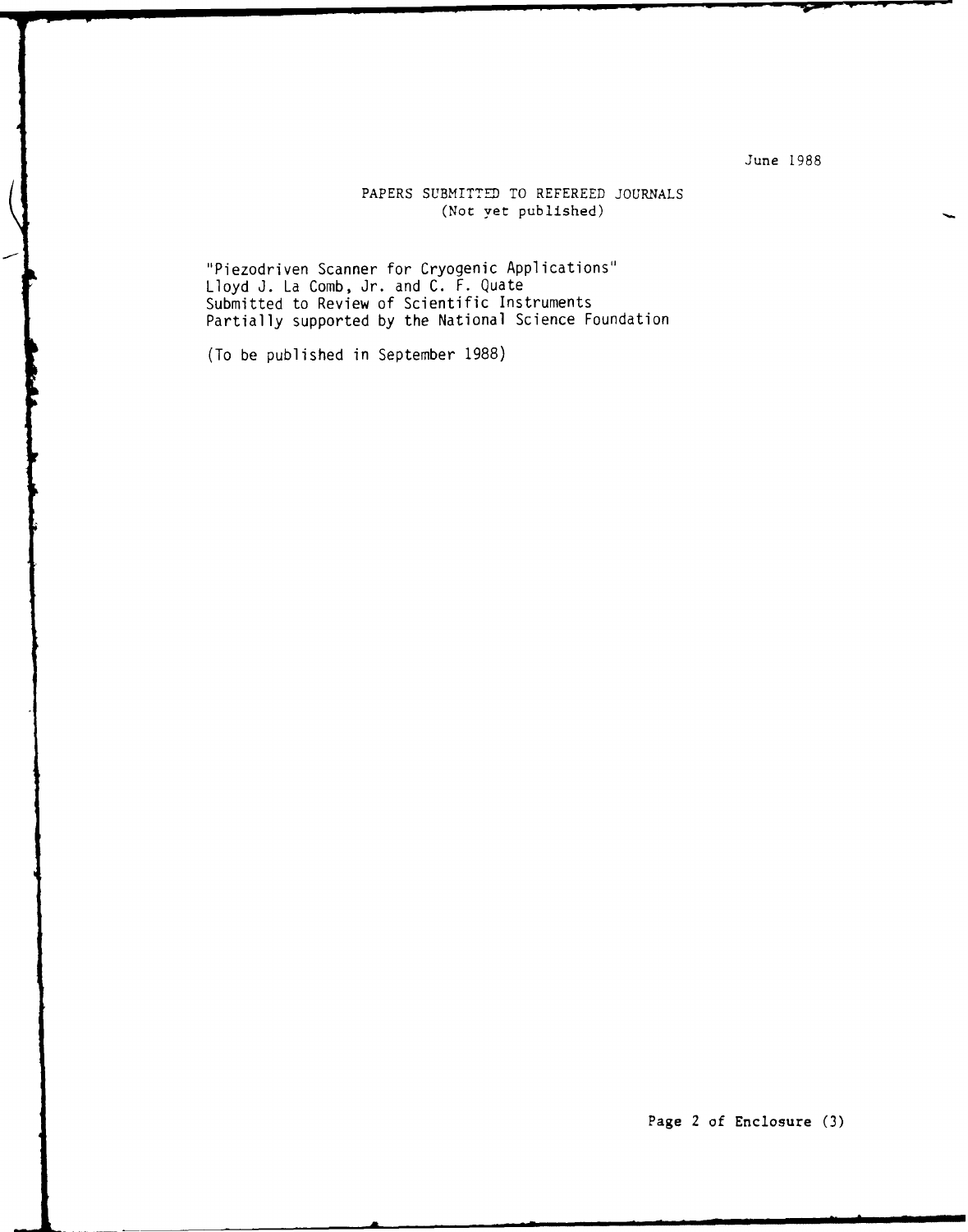# PAPERS PUBLISHED **1,** REyEREED JOURNALS

**NONE**

**Page 3 of Enclosure (3)**

 $\overline{\phantom{a}}$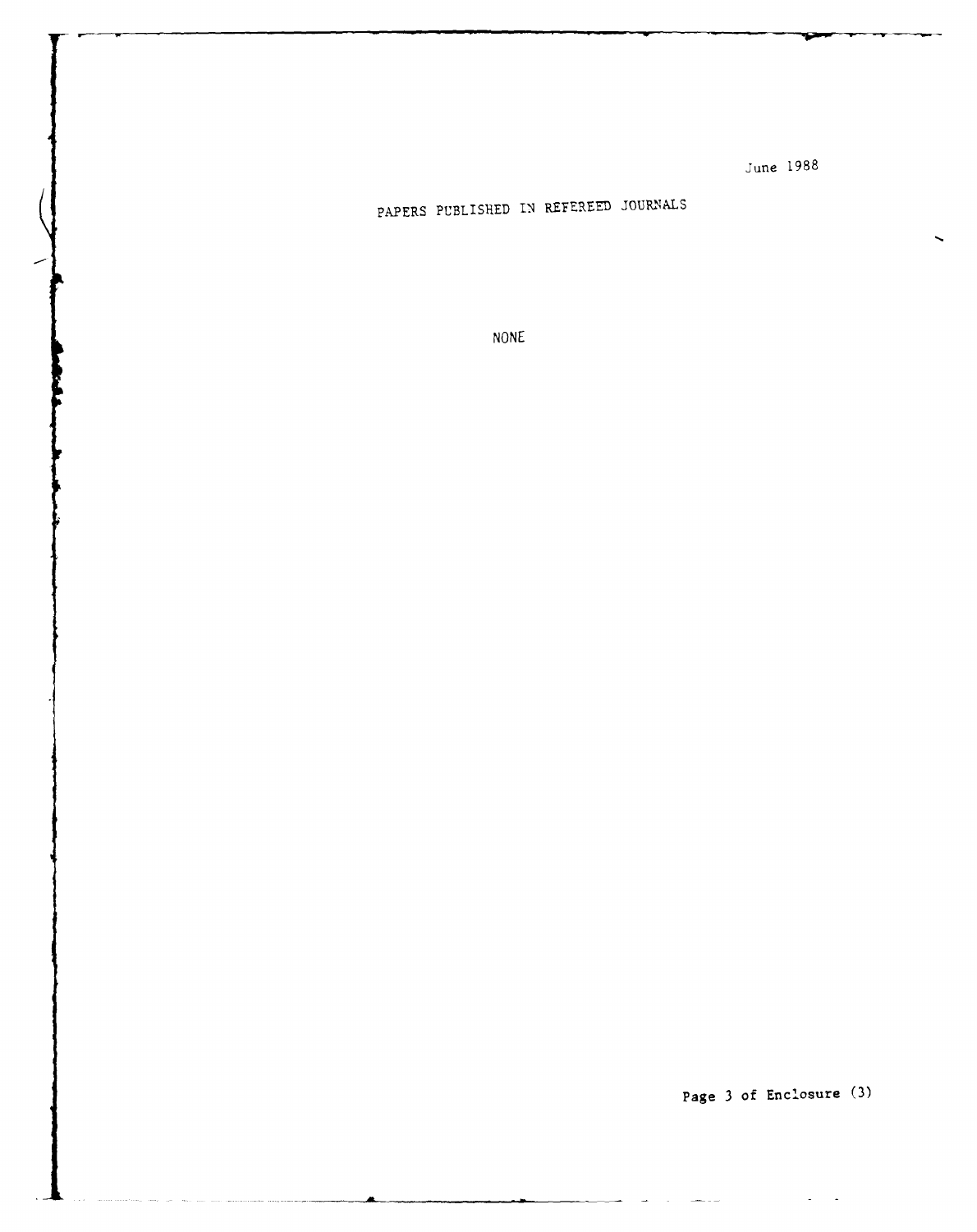PAPERS **PUBLISHED IN** NON-REFEREED **JOURNALS**

**NONE**

 $\blacksquare$ 

╭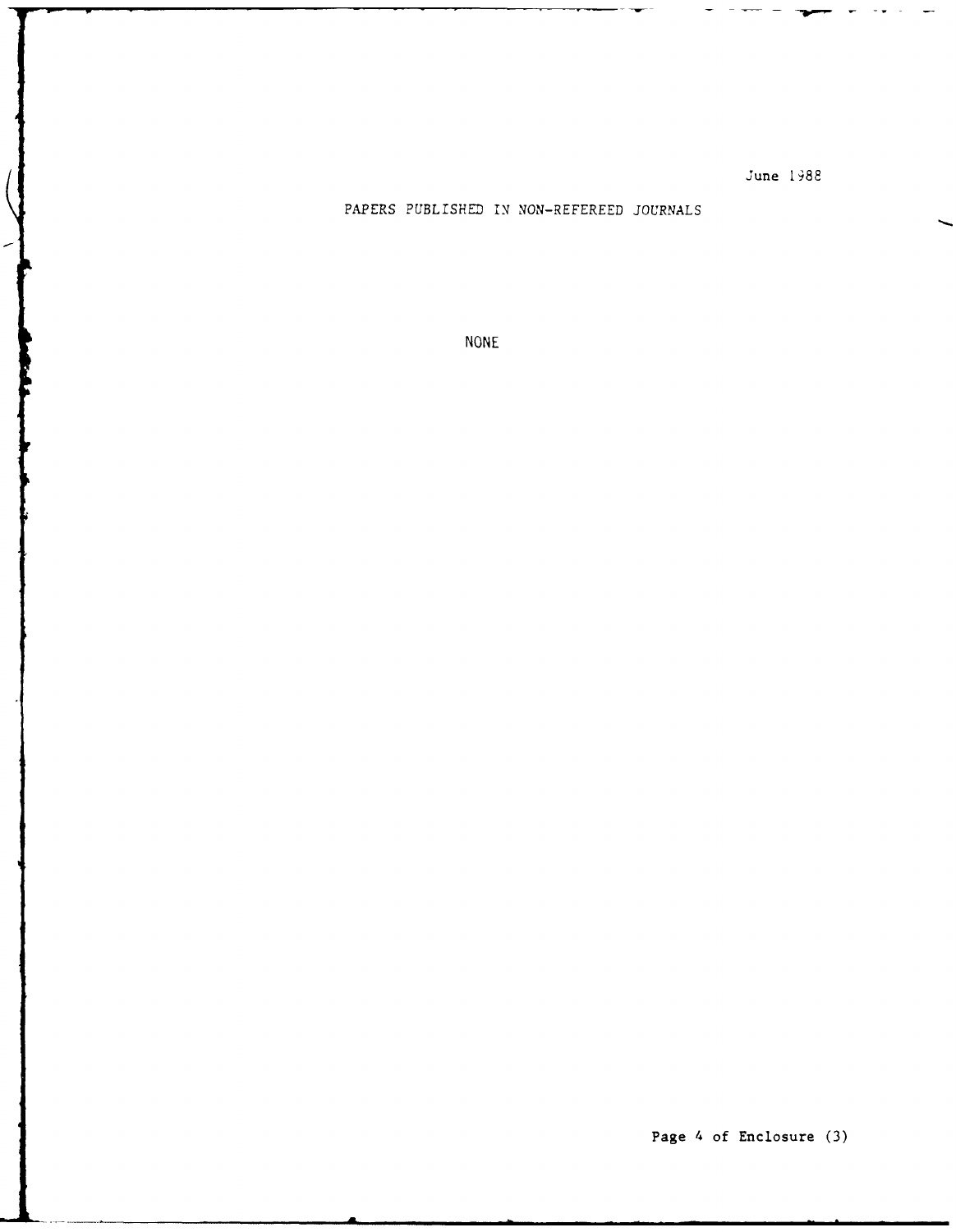# **TECHNTCAL** REPORTS PUBLISHED

 $\left(\right)$ 

 $\left| \right|$ 

**NONE**

 $\bar{\gamma}$ 

Page **5** of Enclosure **(3)**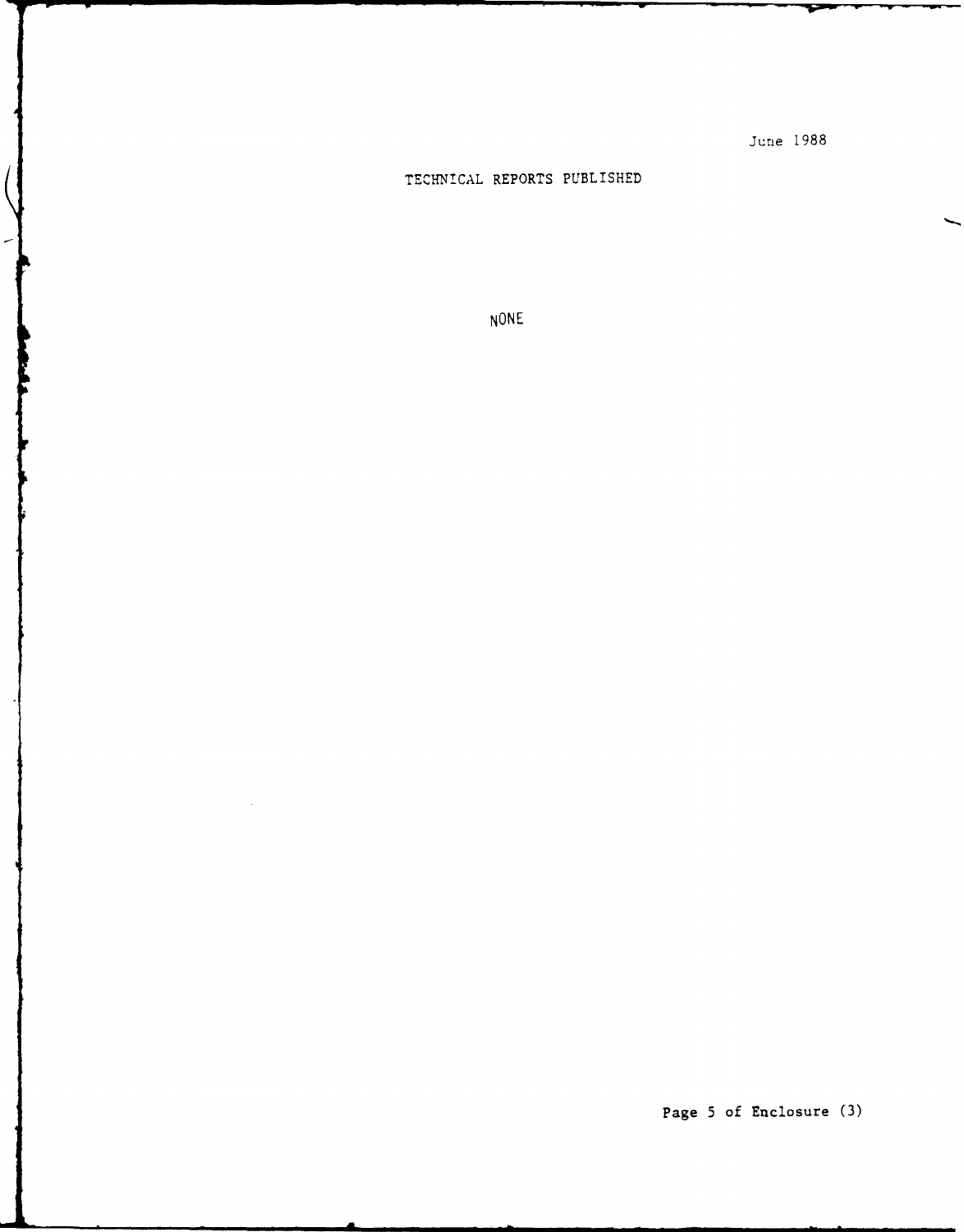BOOKS (AND SECTIONS THEREOF) SUBMITTED FOR PUBLICATION

**NONE**

 $\overline{1}$ 

# BOOKS (AID SECTIONS THEREOF) PUBLISHED

**NONE**

Page **6** of Enclosure **(3')**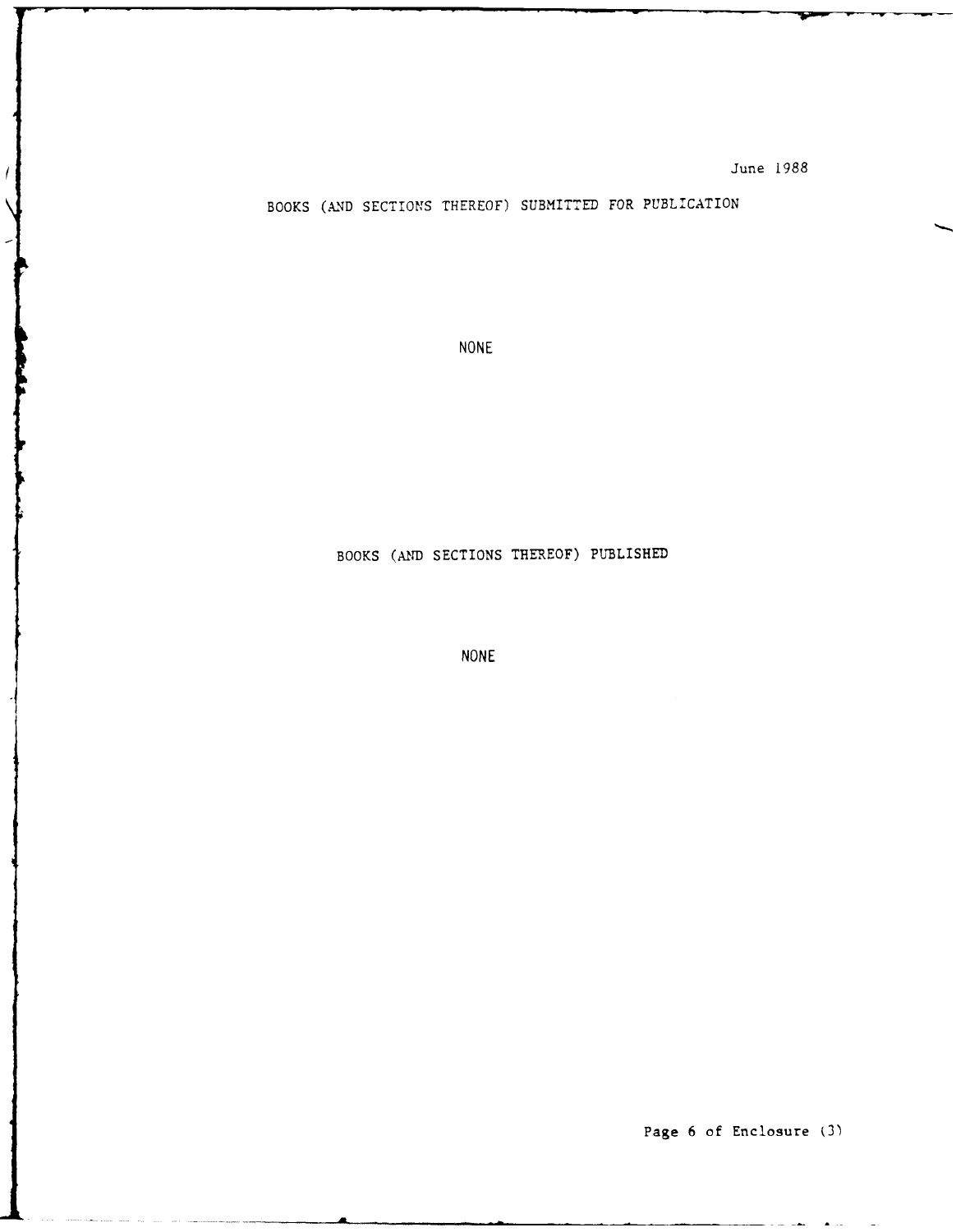# **PATENTS** FILED

 $\frac{1}{2}$ 

**NONE**

**PATENTS GRANTED**

**NONE**

Page **7** of Enclosure **(3)**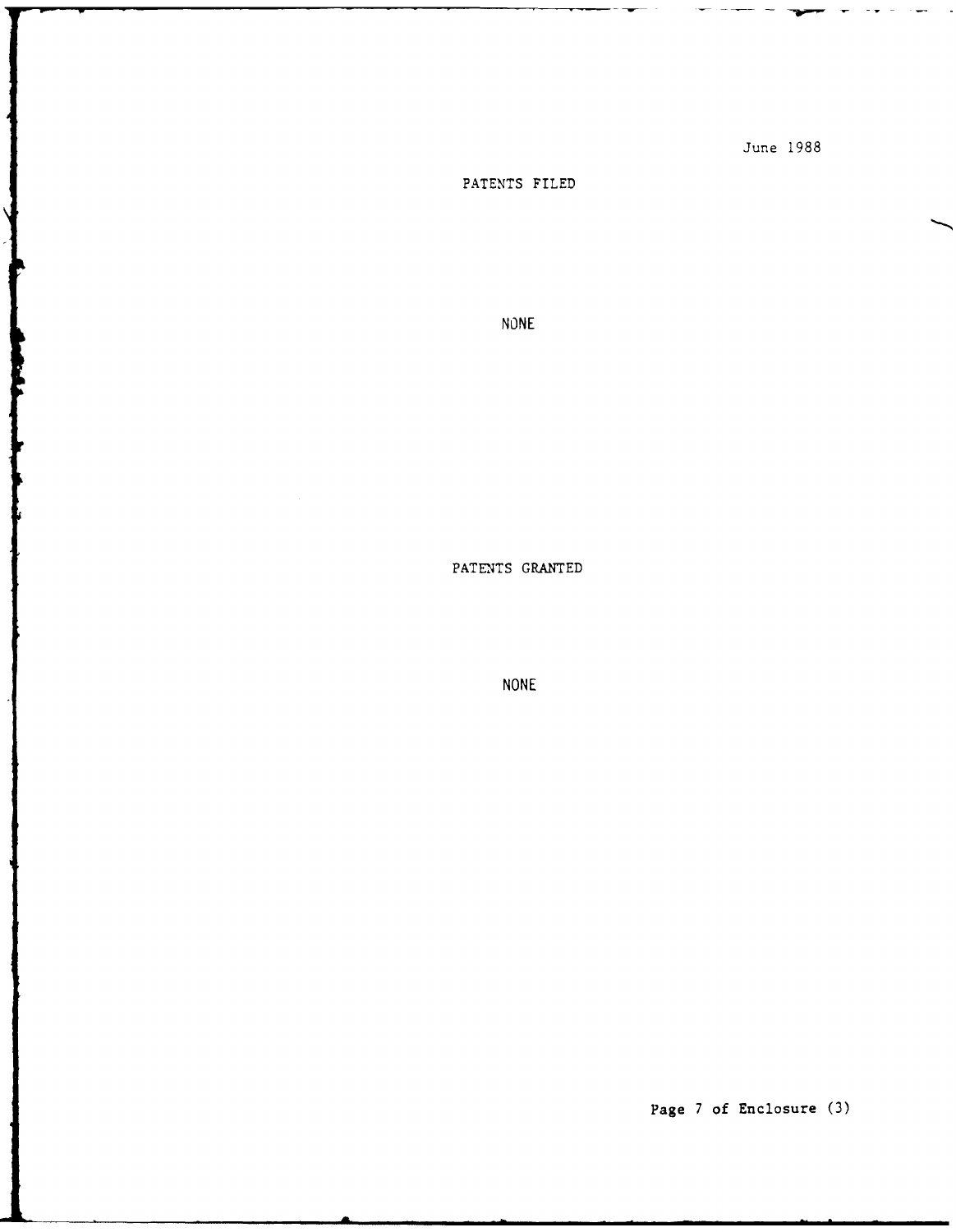## INVITED PRESENTATIONS AT TOPICAL OR SCIENTIFIC/TECHNICAL SOCIETY CONFERENCES

- C.F. Quate, "Surtace Tunneling Microscopy", Fourth Annual Science & Technology Seminar 'Advances in Catalytic Technologies', Catalytica, San Jose, California, October 26, 1987 (supported by Catalytica)
- C.F. Quate, "Molecular Imaging with the STM and the AFM", International Symposium on Surface Interactions, Neve Ilan, Jerusalem Hills, Israel, March 13-18, 19S6 (supported by Conference organizers, unrestricted funds & Dean's Office, Humanities & Sciences, Stanford)
- C.F. Quate, "Acoustic Microscopy Historical Aspects", International Research Conference on Ultrasonic Micro-Spectroscopy for Material Characterization (UMS), Sendai, Japan, June 6-8, 1988 (supported by Conference organizers and unrestricted funds)
- C.F. Quate, "Imaging with the STM and the AFM", International Lonterence on Solid State Devices and Materials (SSDM), Tokyo, Japan, August 24-26, 1988 (supported by Conference organizers and unrestricted funds)

CONTRIBUTED PRESENTATIONS AT TOPICAL OR SCIENTIFIC/TECHNICAL SOCIETY CONFERENCES

- B. Hadimioglu, "Multilayer ZnO Acoustic Transducers at Millimeter-Wave Frequencies", 1987 IEEE Ultrasonics Symposium, Denver, Colorado, October 14-16, 1987 (supported by NSF and AFOSR), also authored by L.J. La Comb, Jr., L.C. Goddard, B.T. Khuri-Yakub and C.F. Quate
- L.J. La Comb, Jr., "Interface Structure of Multilayer ZnO Acoustic Transducers", 1988 IEEE Ultrasonics Symposium, Chicago, Illinois, October 3-5, 1988 (to be supported by this Contract), also authored by B.T. Khuri-Yakub, C.F. Quate and B. Ha-dimioglu

#### HONORS/AWARDS/PRIZES

1988 IEEE Medal of Honor for "the invention of the Scanning Acoustic Microscope" received at the IEEE Annual Medals Presentation and Reception, Sheraton Boston Hotel, Boston, Massachusetts, May 9, 1988

Page **8** of Enclosure **(3)**